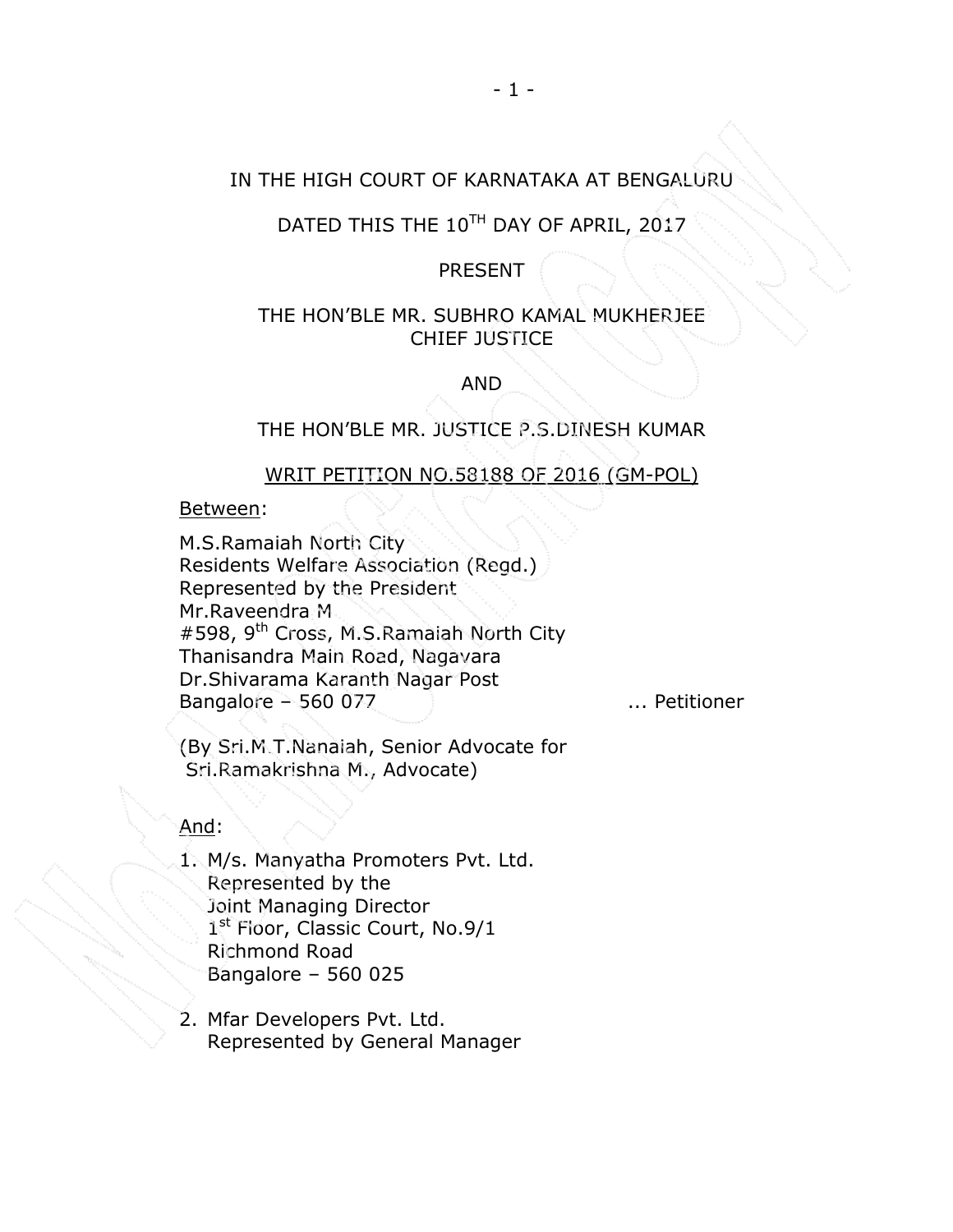C/o Manyatha Embassy Business Tech Park Outer Ring Road, Nagavara Bangalore – 560 045

3. Regional Environmental Officer Regional Officer – Bangalore-Yelahanka Karnataka State Pollution Control Board (Byatarayanapura)  $1<sup>st</sup>$  Floor "Nisarga Bhavan", 7<sup>th</sup> D Cross Thimmaiah Road, Shivajinagar Sanegoravanahalli Bangalore – 560 079

4. Member Secretary Karnataka State Pollution Control Board "Parisara Bhavana", 1<sup>st</sup> to 5<sup>th</sup> Floor #49, Church Street Bangalore – 560 001  $\sim$  ... Respondents

(Sri.D.L.N.Rao, Senior Advocate for Sri.Suraj Govinda Raj, Advocate for respondent No.1 Sri.R.V.Naik, Advocate for Sri.V.Vinay Giri, Advocate for respondent No.2 Sri.Gururaj Joshi, Advocate for respondent Nos.3 and 4)

This Writ Petition is filed under Articles 226 and 227 of the Constitution of India praying to direct the respondent No.4 to take appropriate action as against the respondent Nos.1 and 2 in order to prevent air and noise pollution forthwith, and etc.

---

This petition coming on for preliminary hearing this day, the Chief Justice made the following: